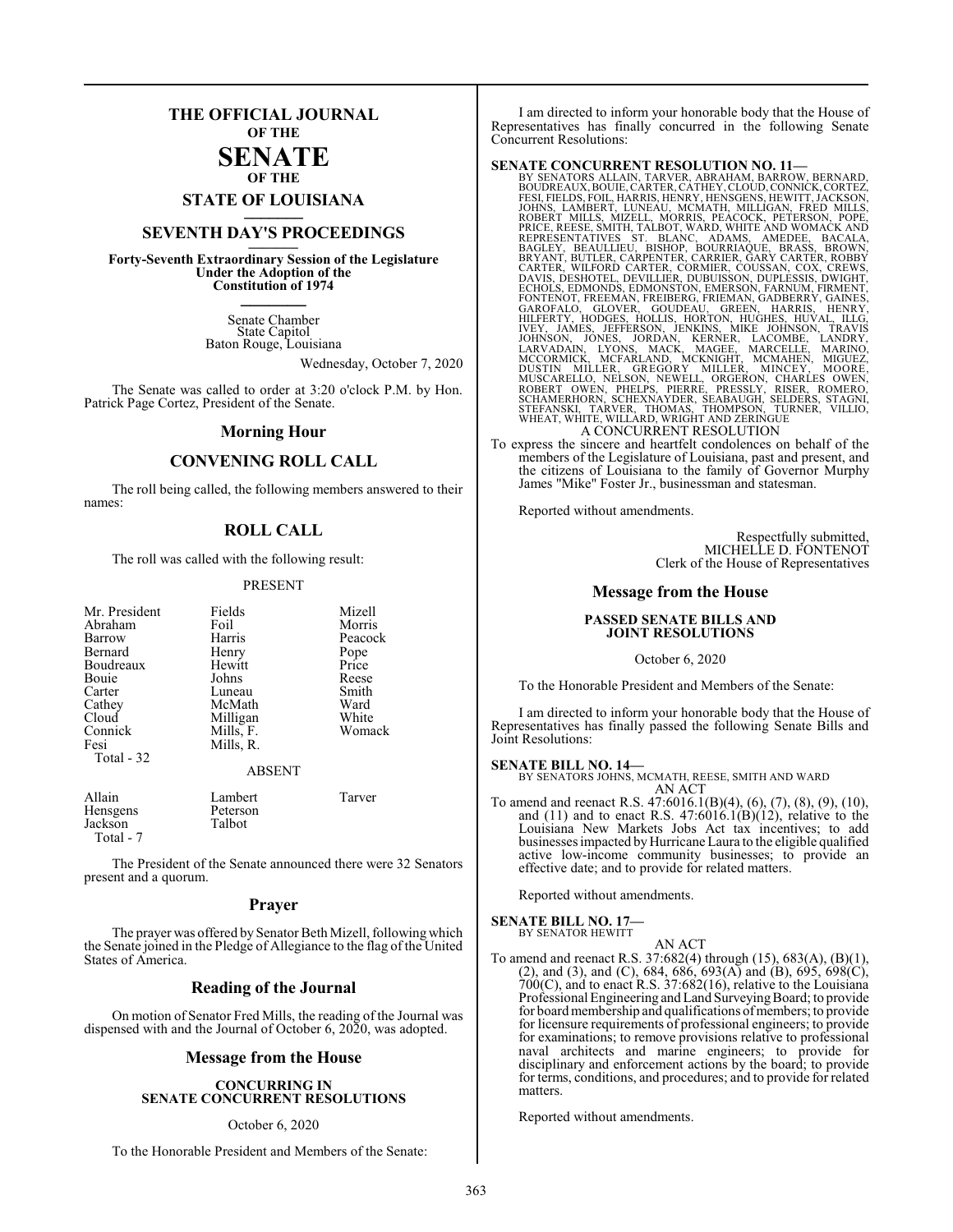# **Page 2 SENATE 7th DAY'S PROCEEDINGS**

## October 7, 2020

#### **SENATE BILL NO. 33—**

BY SENATORS FOIL, ABRAHAM, BARROW, BOUDREAUX, CARTER,<br>CATHEY, CLOUD, CONNICK, CORTEZ, FESI, HARRIS, HEWITT,<br>JACKSON, LUNEAU, MCMATH, MILLIGAN, ROBERT MILLS, MORRIS,<br>PRICE, REESE, SMITH, WARD, WHITE AND WOMACK AND<br>REPRESENT RISER AND THOMPSON

AN ACT

To amend and reenact R.S. 12:1-1005(5) and 1-1105(A) and (C) and to enact R.S.  $12:1-709(C)$  and  $1-1105(D)$ , relative to corporations; to provide for the holding of annual and special shareholders' meetings solely by means of remote communication; to provide relative to articles of incorporation; to remove certain corporate name change requirements; to provide for additional provisions related to mergers between the parent and subsidiary, or between subsidiaries; to provide for certain terms, conditions, and procedures; and to provide for related matters.

Reported without amendments.

Respectfully submitted, MICHELLE D. FONTENOT Clerk of the House of Representatives

#### **Privileged Report of the Legislative Bureau**

October 7, 2020

To the President and Members of the Senate:

I am directed by your Legislative Bureau to submit the following report:

The following instruments are approved as to construction and duplication.

**HOUSE BILL NO. 4—**<br>BY REPRESENTATIVES WRIGHT, BACALA, DWIGHT, EDMONDS,<br>EMERSON, FIRMENT, HODGES, HORTON, MIKE JOHNSON, MIGUEZ,<br>NELSON, ORGERON, CHARLES OWEN, ROBERT OWEN,<br>SCHAMERHORN, AND TARVER AN ACT

To amend and reenact R.S. 29:724(B)(1) and 768(A) and to enact R.S. 29:768.1, relative to emergency declarations; to provide relative to the renewal of emergency declarations; to provide for legislative power and authority regarding renewal of emergency declarations; and to provide for related matters.

Reported without amendments.

# **HOUSE BILL NO. 14—** BY REPRESENTATIVE STEFANSKI

AN ACT

To amend and reenact R.S. 27:417(A)(2)(introductory paragraph) and  $(B)(2)$  and to enact R.S. 27:417 $(B)(3)$  and  $(D)$ , relative to licensing requirements for qualified truck stop facilities; to provide relative to criteria and amenity requirements for qualified truck stop facilities during a declared emergency; to provide relative to the suspension of operations of the criteria and amenity requirements; to provide relative to the operation of video draw poker devices; to provide relative to force majeure; to provide for an effective date; and to provide for related matters.

Reported without amendments.

Respectfully submitted, FRED MILLS Chairman

### **Adoption of Legislative Bureau Report**

On motion of Senator Fred Mills, the Bills and Joint Resolutions were read by title and passed to a third reading.

#### **Appointment of Conference Committee on Senate Bill No. 29**

The President of the Senate appointed the following members to confer with a like committee from the House to consider the disagreement on **Senate Bill No. 29**:

> Senators Cortez, McMath and Smith.

#### **Introduction of Senate Bills and Joint Resolutions**

Senator Peacock asked for and obtained a suspension of the rules to introduce and read Senate Bills and Joint Resolutions a first and second time and refer them to committee.

#### **SENATE BILL NO. 71—**

BY SENATOR PEACOCK

AN ACT To amend and reenact R.S. 42:17.1(A), relative to meetings of public bodies during a gubernatorially declared state of disaster or emergency; to provide requirements for meeting via electronic means; to provide for an effective date; and to provide for related matters.

The bill was read by title and referred by the President to the Committee on Senate and Governmental Affairs.

#### **SENATE BILL NO. 72—** BY SENATOR TALBOT

AN ACT

To enact R.S. 47:6041, relative to income tax credits; to authorize an income tax credit for certain businesses; to provide for the amount of the credit; to provide for requirements and limitations; to provide for the claiming of credits; to provide for applicability; to provide for an effective date; and to provide for related matters.

The bill was read by title and referred by the President to the Committee on Revenue and Fiscal Affairs.

**SENATE BILL NO. 73—** BY SENATOR BARROW

AN ACT

To amend and reenact R.S. 39:100.41 and 100.44(B), (E), (K), and (Q), and to enact R.S. 39:100.42(17) and (18) and 100.44(R), relative to the Louisiana Main Street Recovery Program, and to provide for related matters.

The bill was read by title and referred by the President to the Committee on Finance.

#### **SENATE BILL NO. 74—** BY SENATOR CLOUD

AN ACT To amend and reenact R.S.  $18:1461.2(A)(2), (3), (5),$  and  $(6)$ , relative to election offenses affecting registration and election fraud or forgery; to provide for absentee ballot offenses; to provide for an effective date; and to provide for related matters.

The bill was read by title and referred by the President to the Committee on Senate and Governmental Affairs.

**SENATE BILL NO. 75—** BY SENATOR MILLIGAN

AN ACT To enact Chapter 61 of Title 51 of the Louisiana Revised Statutes of 1950, to be comprised of R.S. 51:3211 through 3213, relative to the attorney general; to provide relative to certain transactions by certain countries or entities; to provide for responsibilities of the attorney general; to provide for written notification of certain transactions to state agencies; to provide for inspection of certain property; to provide for definitions; to provide for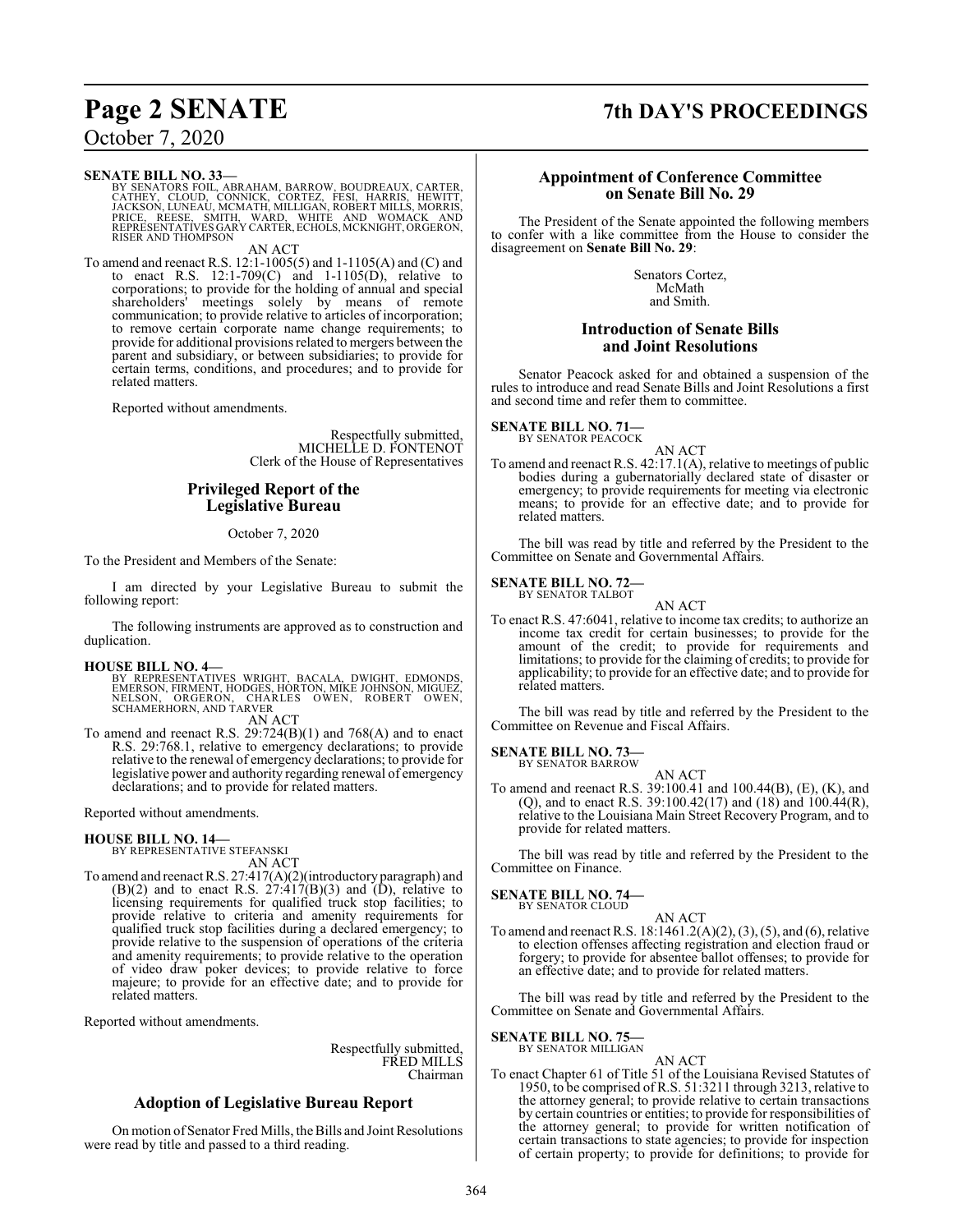# **7th DAY'S PROCEEDINGS Page 3 SENATE**

terms, conditions, and procedures; and to provide for related matters.

The bill was read by title and referred by the President to the Committee on Commerce, Consumer Protection, and International Affairs.

#### **Introduction of Senate Resolutions**

#### **SENATE RESOLUTION NO. 13—**

BY SENATOR BOUDREAUX A RESOLUTION

To express sincere condolences of the Senate of the Legislature of Louisiana upon the death of Louis Woodson, an outstanding businessman and entrepreneur from Lafayette, Louisiana.

The resolution was read by title and placed on the Calendar for a second reading.

#### **Introduction of Senate Concurrent Resolutions**

**SENATE CONCURRENT RESOLUTION NO. 13—** BY SENATOR HEWITT A CONCURRENT RESOLUTION

To commend Eugene Lussan on the celebration of his one hundredth birthday.

The resolution was read by title and placed on the Calendar for a second reading.

#### **Senate Resolutions on Second Reading**

**SENATE RESOLUTION NO. 10—**

BY SENATOR SMITH AND REPRESENTATIVE GREGORY MILLER A RESOLUTION

To commend and congratulate Angelle Bourgeois on being selected as the 2021 Elementary School Teacher of the Year by the Louisiana Department of Education.

On motion of Senator Smith the resolution was read by title and adopted.

# **SENATE RESOLUTION NO. 11—** BY SENATOR CATHEY

A RESOLUTION

To commend John Benjamin "JB" Humphrey on the occasion of his one hundredth birthday on October 7, 2020.

On motion of Senator Cathey the resolution was read by title and adopted.

#### **SENATE RESOLUTION NO. 12—** BY SENATOR BARROW

A RESOLUTION

To commend the Phillip's Masonic Lodge 238 and Progressive Chapter 186 Order of the Eastern Star on the occasion of the fiftieth anniversary of the founding of both of these chapters in Clinton, Louisiana.

On motion of Senator Barrow the resolution was read by title and adopted.

#### **Message from the House**

#### **ASKING CONCURRENCE IN HOUSE BILLS AND JOINT RESOLUTIONS**

#### October 6, 2020

To the Honorable President and Members of the Senate:

# October 7, 2020

I am directed to inform your honorable body that the House of Representatives has finally passed and asks your concurrence in the following House Bills and Joint Resolutions:

| HB No. 12 | <b>HB</b> No. 20 | <b>HB</b> No. 26 |
|-----------|------------------|------------------|
| HB No. 29 | HB No. 54        | HB No. 63        |
| HB No. 64 | HB No. 74        | HB No. 79        |
| HB No. 22 | HB No. 25        | HB No. 77        |

Respectfully submitted, MICHELLE D. FONTENOT Clerk of the House of Representatives

#### **House Bills and Joint Resolutions**

Senator Foil asked for and obtained a suspension of the rules to read House Bills and Joint Resolutions a first and second time by title and refer them to committee.

**HOUSE BILL NO. 12—** BY REPRESENTATIVE MARINO

AN ACT

To amend and reenact R.S. 15:573.2 and 574.4.1(A)(2), relative to hearings of the Board of Pardons and committee on parole; to provide relative to the continuity of government by authorizing certain persons to appear before the Board of Pardons and committee on parole by teleconference; and to provide for related matters.

The bill was read by title and referred by the President to the Committee on Judiciary B.

## **HOUSE BILL NO. 20—**

BY REPRESENTATIVE EDMONDS AN ACT

To enact R.S. 47:297.15, relative to individual income tax deductions; to authorize a deduction for certain educational expenses incurred during the COVID-19 pandemic in 2020; to provide for the amount of the deduction; to provide for definitions; to provide for limitations and requirements; to provide for an effective date; and to provide for related matters.

The bill was read by title and referred by the President to the Committee on Revenue and Fiscal Affairs.

#### **HOUSE BILL NO. 22—**

- BY REPRESENTATIVE STAGNI AN ACT
- To enact R.S. 40:539(C)(8)(j), relative to employees of the Kenner Housing Authority; to provide that employees of the authority shall not be in the state civil service; and to provide for related matters.

The bill was read by title and referred by the President to the Committee on Local and Municipal Affairs.

**HOUSE BILL NO. 25—**

BY REPRESENTATIVE FARNUM AN ACT

To amend and reenact R.S. 47:6016.1(B)(4) and (6) through (11) and to enact R.S. 47:6016.1(B)(12), relative to Louisiana New Markets Jobs Act tax incentives; to add businesses impacted by Hurricane Laura to eligible qualified active low-income community businesses; to provide for definitions; to provide for an effective date; and to provide for related matters.

The bill was read by title and referred by the President to the Committee on Revenue and Fiscal Affairs.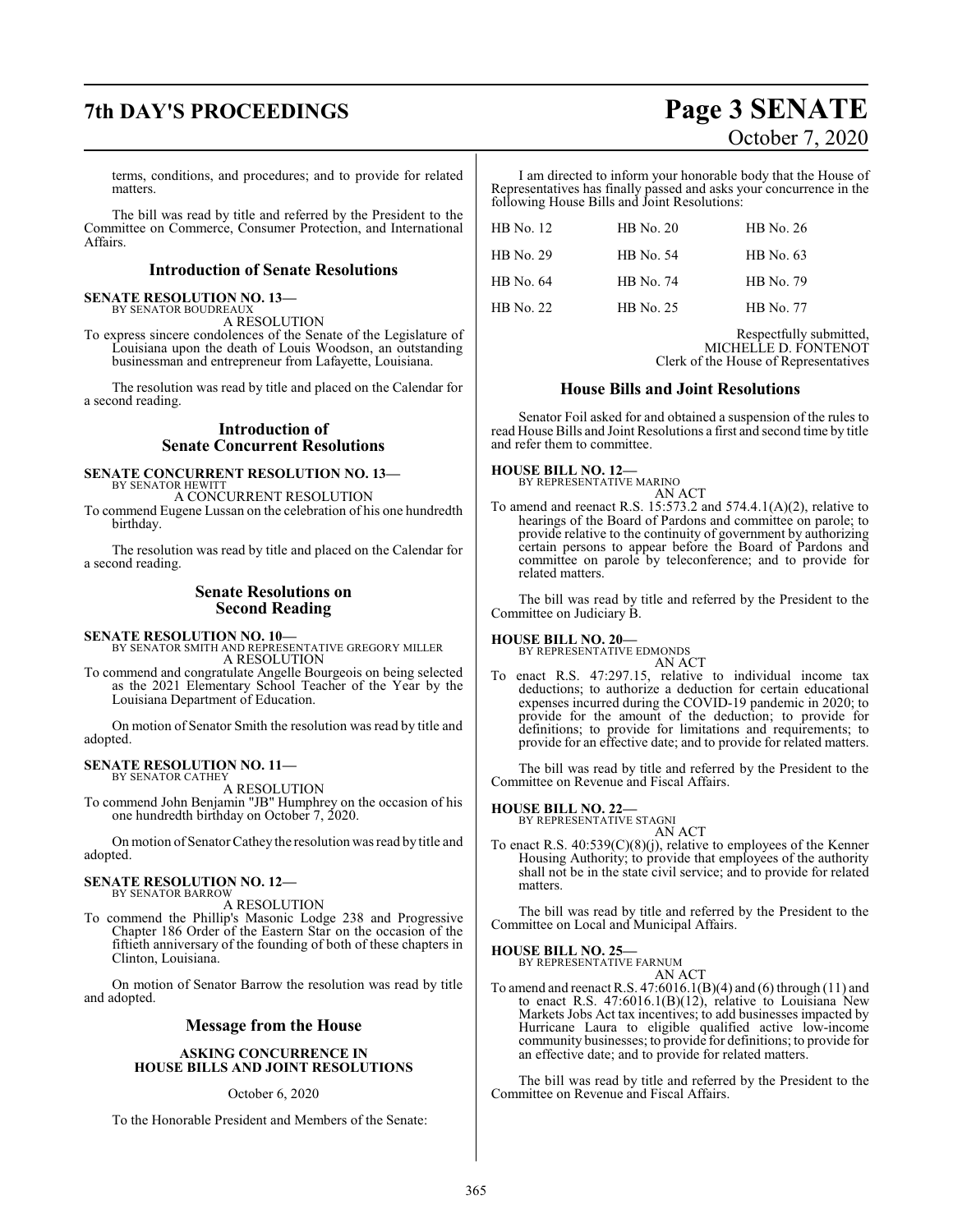# **Page 4 SENATE 7th DAY'S PROCEEDINGS**

## October 7, 2020

#### **HOUSE BILL NO. 26—**

BY REPRESENTATIVES SCHEXNAYDER, ADAMS, BACALA, BISHOP,<br>BOURRIAQUE, BROWN, BRYANT, CARRIER, GARY CARTER,<br>COUSSAN, COX, CREWS, DESHOTEL, DUPLESSIS, EDMONDS,<br>EMERSON, FIRMENT, FREEMAN, GAINES, HUGH LYONS, MCCORMICK, DUSTIN MILLER, NEWELL, ORGERON, PIERRE, ROMERO, SELDERS, STEFANSKI, THOMPSON, WHITE, AND WILLARD AN ACT

To enact R.S. 47:302(BB)(113), 305.74, 321(P)(114), 321.1(I)(114), and  $331(V)(114)$ , relative to sales and use tax; to establish a sales and use tax holiday for certain purchases; to provide for requirements and limitations; to provide for the effectiveness of the sales and use tax holiday; to provide for an effective date; and to provide for related matters.

The bill was read by title and referred by the President to the Committee on Revenue and Fiscal Affairs.

#### **HOUSE BILL NO. 29—**

- BY REPRESENTATIVES DEVILLIER, AMEDEE, BAGLEY, BISHOP,<br>BUTLER, COUSSAN, COX, CREWS, DAVIS, EDMONDS, EMERSON,<br>FARNUM,FIRMENT,GAROFALO,MIKEJOHNSON,TRAVIS JOHNSON,<br>MCCORMICK, MCFARLAND, MCMAHEN, MIGUEZ, ORGERON,<br>CHARLESOWEN,RO THOMPSON, VILLIO, AND WRIGHT AN ACT
- To amend and reenact R.S. 47:631, relative to suspending certain severance taxes; to provide for a suspension on oil production from certain wells; to provide for the amount of the suspension in the form of an exemption; to provide for applicability; to provide for definitions; to provide for effectiveness; to provide for certain requirements and limitations; and to provide for related matters.

The bill was read by title and referred by the President to the Committee on Revenue and Fiscal Affairs.

# **HOUSE BILL NO. 54—** BY REPRESENTATIVE JAMES

AN ACT

To enact Chapter 61 of Title 51 of the Louisiana Revised Statutes of 1950, to be comprised of R.S. 51:3211 through 3214, relative to the use of digitized identification cards; to provide definitions; to provide for the acceptance of digitized identification cards at places of business; to provide for exceptions; to limit liability; to provide for certain powers and duties; to provide for applicability; and to provide for related matters.

The bill was read by title and referred by the President to the Committee on Commerce, Consumer Protection, and International Affairs.

#### **HOUSE BILL NO. 63—** BY REPRESENTATIVE IVEY

AN ACT

To enact R.S. 29:770.1, relative to the provision of information during a public health emergency; to mandate that the state fire marshal provide a mechanism for business owners and operators to post mitigation measures to the public; to describe the parameters and requirements of the mechanism; to exempt participants from liability; to provide for emergency orders; to provide for rulemaking; and to provide for related matters.

The bill was read by title and referred by the President to the Committee on Commerce, Consumer Protection, and International Affairs.

#### **HOUSE BILL NO. 64—** BY REPRESENTATIVE IVEY

AN ACT

To enact R.S. 29:770.1, relative to the provision of information during a public health emergency; to mandate that the state fire marshal provide a mechanism for the operators of public buildings to post mitigation measures to the public; to describe the parameters and requirements of the mechanism; to exempt participants from liability; to provide for guidance from

government; to provide for rule making; and to provide for related matters.

The bill was read by title and referred by the President to the Committee on Commerce, Consumer Protection, and International Affairs.

**HOUSE BILL NO. 74—** BY REPRESENTATIVES DESHOTEL, ADAMS, AMEDEE, BEAULLIEU,<br>BOURRIAQUE, BUTLER, CARRIER, GARY CARTER, ROBBY CARTER,<br>COX, CREWS, DAVIS, DEVILLIER, ECHOLS, EDMONDS, EMERSON,<br>FARNUM, FRÉIBERG, GADBERRY, GAROFALO, GOUDEAU, HARRIS,<br> AN ACT

To enact R.S. 36:4(CC), R.S. 49:968(B)(21)(d), and Chapter 12 of Title 51 of the Louisiana Revised Statutes of 1950, to be comprised of R.S. 51:1361 through 1364, relative to the office of broadband and connectivity; to place the office within the executive branch; to provide definitions; to provide for the appointment and termination of an executive director; to require reporting; to provide for functions, powers, and duties; to establish contract authority; and to provide for related matters.

The bill was read by title and referred by the President to the Committee on Commerce, Consumer Protection, and International Affairs.

## **HOUSE BILL NO. 77—**

BY REPRESENTATIVE DAVIS AN ACT

To enact R.S. 12:1-709(C) and (D), relative to remote participation in meetings; to allow certain persons to participate in certain meetings by remote communications; to provide for guidelines and procedures; and to provide for related matters.

The bill was read by title and referred by the President to the Committee on Commerce, Consumer Protection, and International Affairs.

### **HOUSE BILL NO. 79—**

BY REPRESENTATIVE HARRIS AN ACT

To amend and reenact R.S. 23:1017.1(6) and R.S. 29:739(C) and to enact R.S. 29:723(20), relative to first responders; to expand the definition of first responders to include electrical linemen; to provide for a definition of electrical linemen; and to provide for related matters.

The bill was read by title and referred by the President to the Committee on Commerce, Consumer Protection, and International Affairs.

### **Message from the House**

#### **ASKING CONCURRENCE IN HOUSE CONCURRENT RESOLUTIONS**

October 6, 2020

To the Honorable President and Members of the Senate:

I am directed to inform your honorable body that the House of Representatives has finally passed and asks your concurrence in the following House Concurrent Resolutions:

HCR No. 11 HCR No. 27

Respectfully submitted, MICHELLE D. FONTENOT Clerk of the House of Representatives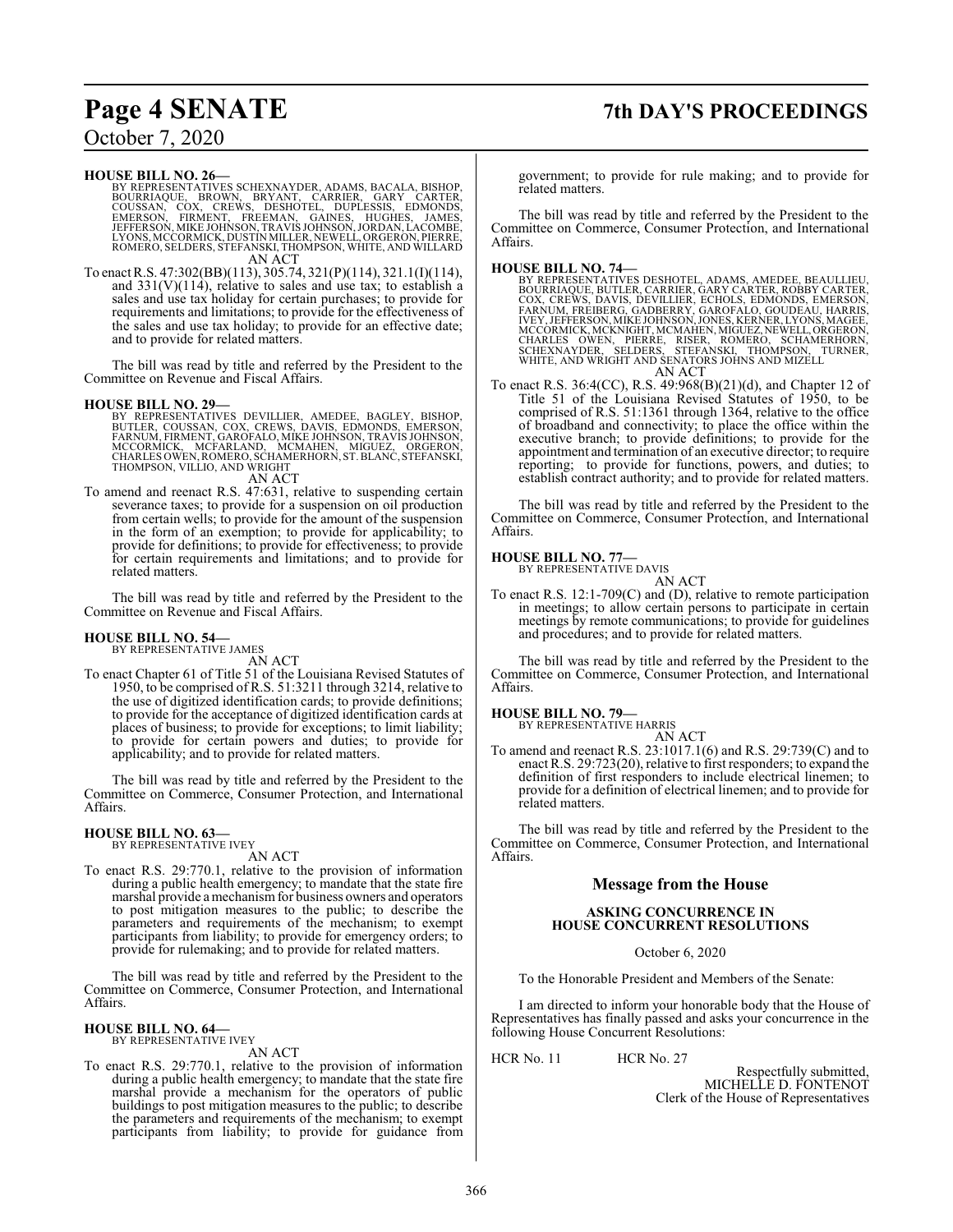# **7th DAY'S PROCEEDINGS Page 5 SENATE**

# October 7, 2020

#### **House Concurrent Resolutions**

Senator Morris asked for and obtained a suspension of the rules to read House Concurrent Resolutions a first and second time.

## **HOUSE CONCURRENT RESOLUTION NO. 11—**

BY REPRESENTATIVE SCHEXNAYDER A CONCURRENT RESOLUTION

To suspend until sixty days after final adjournment of the 2021 Regular Session ofthe Legislature ofLouisiana the Procurement Processing Company Rebate Program pursuant to the provisions of R.S. 47:6351.

The resolution was read by title and referred by the President to the Committee on Revenue and Fiscal Affairs.

**HOUSE CONCURRENT RESOLUTION NO. 27—** BY REPRESENTATIVES CHARLES OWEN AND SCHAMERHORN AND SENATOR REESE

A CONCURRENT RESOLUTION

To commend Vernon Parish District Attorney Asa Skinner on his retirement.

The resolution was read by title and placed on the Calendar for a second reading.

#### **Reports of Committees**

The following reports of committees were received and read:

#### **REPORT OF COMMITTEE ON**

#### **COMMERCE, CONSUMER PROTECTION AND INTERNATIONAL AFFAIRS**

Senator Ronnie Johns, Chairman on behalf of the Committee on Commerce, Consumer Protection and InternationalAffairs, submitted the following report:

#### October 7, 2020

To the President and Members of the Senate:

I am directed by your Committee on Commerce, Consumer Protection and International Affairs to submit the following report:

#### **SENATE BILL NO. 41—** BY SENATOR JOHNS

AN ACT

To enact R.S. 40:1664.8(I), relative to the state fire marshal; to provide for the provisional licensure of certain applicants; to provide for terms, conditions, and procedures; and to provide for related matters.

Reported with amendments.

#### **SENATE BILL NO. 61—** BY SENATORS MIZELL AND JOHNS AN ACT

To enact R.S. 36:4(CC), R.S. 49:968(B)(21)(d), and Chapter 12 of Title 51 of the Louisiana Revised Statutes of 1950, to be comprised of R.S. 51:1361 through 1364, relative to the office of broadband and connectivity; to place the office within the executive branch; to provide definitions; to provide for the appointment and termination of an executive director; to require reporting; to provide for functions, powers, and duties; to establish contract authority; and to provide for related matters.

Reported with amendments.

## **SENATE BILL NO. 67—**

BY SENATOR REESE

AN ACT To enact R.S.  $51:1787(B)(5)(f)$  and  $2455(I)$ , relative to economic development incentives; to provide for an extension for job creation requirements for enterprise zone incentives; to provide for an extension for the rebate filing period for quality jobs incentive rebates; to provide for notification requirements; to provide for effectiveness; and to provide for related matters.

Reported with amendments.

**SENATE BILL NO. 69—** BY SENATOR JOHNS

AN ACT

To enact Chapter 14 of Title 45 of the Louisiana Revised Statutes of 1950, to be comprised of R.S. 45:1611 through 1613, relative to cable service providers and video service providers; to provide relative to an emergency service plan; to provide for submission of the plan to the legislature and certain executive branch agencies; to provide for civil fines; to provide for certain terms, conditions, and procedures; and to provide for related matters.

Reported favorably.

Respectfully submitted, RONNIE JOHNS Chairman

#### **REPORT OF COMMITTEE ON**

## **SENATE AND GOVERNMENTAL AFFAIRS**

Senator Sharon Hewitt, Chairman on behalf of the Committee on Senate and Governmental Affairs, submitted the following report:

October 7, 2020

To the President and Members of the Senate:

I am directed by your Committee on Senate and Governmental Affairs to submit the following report:

#### **SENATE CONCURRENT RESOLUTION NO. 12—** BY SENATOR JACKSON

A CONCURRENT RESOLUTION

To adopt Joint Rule 9(D) of the Joint Rules of Order of the Senate and House of Representatives to provide for legislative approval of changes to the minimum foundation program formula (MFP) adopted by the State Board of Elementary and Secondary Education in response to a gubernatorially declared disaster or emergency when the legislature is not in session.

Reported favorably.

Respectfully submitted, SHARON HEWITT Chairman

#### **REPORT OF COMMITTEE ON**

## **EDUCATION**

Senator Cleo Fields, Chairman on behalf of the Committee on Education, submitted the following report:

October 7, 2020

To the President and Members of the Senate:

I am directed by your Committee on Education to submit the following report: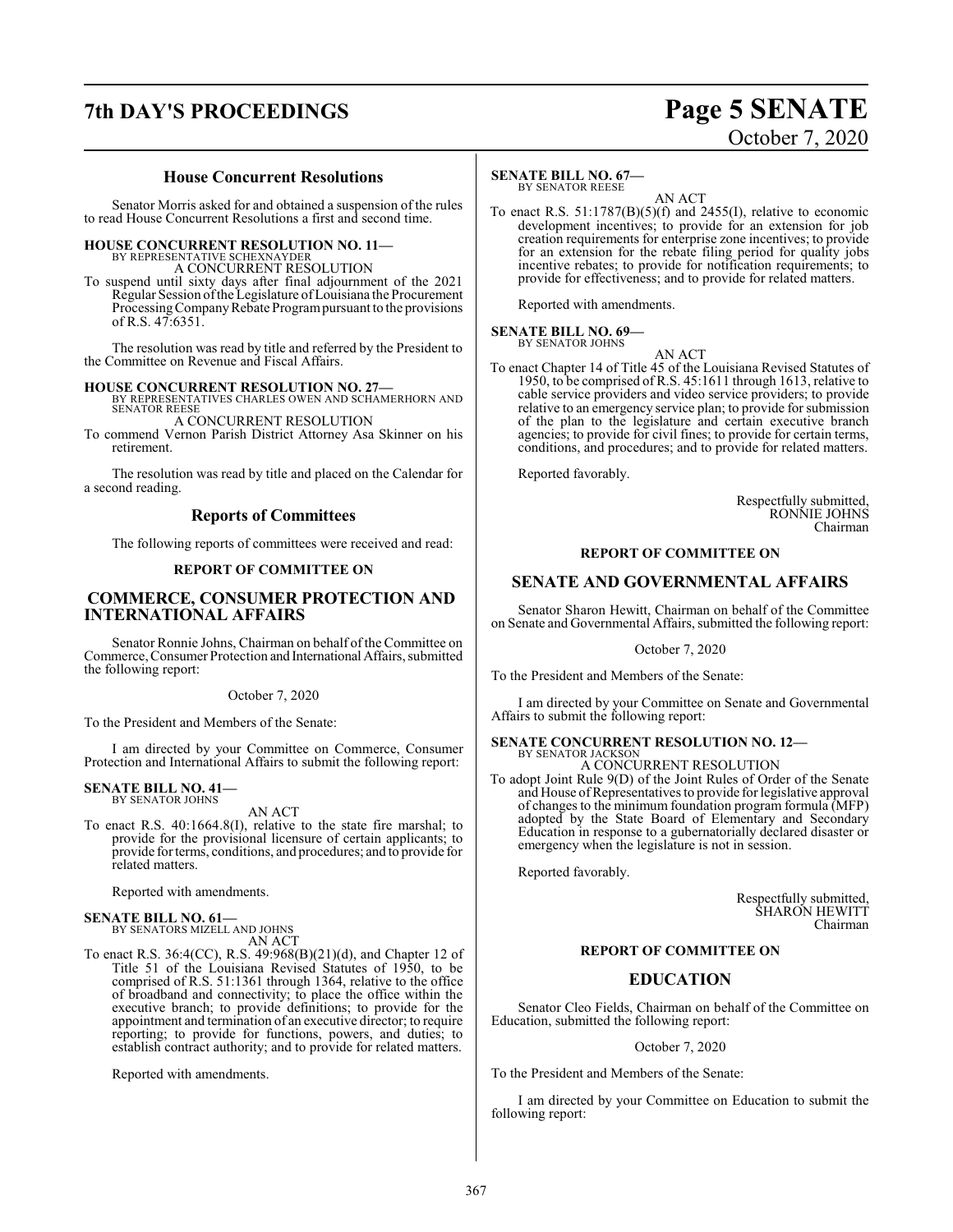#### **SENATE CONCURRENT RESOLUTION NO. 2—**

BY SENATOR FIELDS A CONCURRENT RESOLUTION

To urge and request the administrators of the Louisiana Community and Technical College System (LCTCS) and the SOWELA Technical Community College to work together to study the impacts of Hurricane Laura on Sowela's campuses and student body in order to inform any 2021 Regular Session legislative requests.

Reported favorably.

#### **SENATE BILL NO. 23—** BY SENATOR MCMATH

AN ACT

To amend and reenact R.S. 17:500(B)(1), 1201(A)(2), and  $1206(A)(1)$ , relative to sick leave for school employees; to require a teacher, school bus operator, or other school employee to present a certificate from a physician, physician assistant, or nurse practitioner when using more than six days of sick leave for personal illness; to provide for an effective date; and to provide for related matters.

Reported favorably.

**SENATE BILL NO. 31—** BY SENATOR FIELDS

AN ACT

To amend and reenact R.S. 17:3997(D)(2) and to enact R.S.  $17:24.4(F)(1)(i)$  and  $3902(E)$ , relative to elementary and secondary education; to provide relative to the use of statewide student assessments for the 2020-2021 school year; and to provide for related matters.

Reported with amendments.

# **SENATE BILL NO. 42—**<br>BY SENATOR BOUIE

AN ACT

To amend and reenact R.S. 17:10.7.1(F)(1), relative to the return of certain schools from the Recovery School District to the transferring school system; to provide relative to the duties and responsibilities of the local school superintendent with respect to the charter of such schools; and to provide for related matters.

Reported favorably.

#### **SENATE BILL NO. 44—**

BY SENATOR FIELDS A JOINT RESOLUTION

Proposing to amend Article VIII, Sections 6(B)(1), 7(B)(1), and 7.1(B)(1) of the Constitution of Louisiana, relative to the membership of postsecondary education boards of supervisors; to authorize the governor to appoint graduates of a Louisiana postsecondary education institution who reside out-of-state to the board of supervisors of the institution under certain circumstances; and to specify an election for submission of the proposition to electors and provide a ballot proposition.

Reported favorably.

#### **SENATE BILL NO. 45—** BY SENATOR FIELDS

AN ACT

To amend and reenact R.S. 17:1453(A), 1831(B), 1851(B), and  $1871(A)(1)(c)$ , relative to the membership of public postsecondary education boards of supervisors boards; to allow the governor to appoint out-of-state graduates as certain at-large members of the board; and to provide for related matters.

Reported with amendments.

# **Page 6 SENATE 7th DAY'S PROCEEDINGS**

#### **SENATE BILL NO. 70—**

BY SENATOR JACKSON AN ACT

To enact R.S. 39:33.3, relative to approval of the minimum foundation program formula; to provide for the method of legislative approval of adjustments to the formula adopted by the State Board of Elementary and Secondary Education in response to a declared disaster or emergency when the legislature is not in session; to provide relative to ballots, voting procedures, tabulation of votes, and notification of results; and to provide for related matters.

Reported with amendments.

Respectfully submitted, CLEO FIELDS Chairman

#### **REPORT OF COMMITTEE ON**

#### **TRANSPORTATION, HIGHWAYS AND PUBLIC WORKS**

Senator Rick Ward III, Chairman on behalf of the Committee on Transportation, Highways and Public Works, submitted the following report:

#### October 7, 2020

To the President and Members of the Senate:

I am directed by your Committee on Transportation, Highways and Public Works to submit the following report:

# **SENATE BILL NO. 5—**<br>BY SENATOR HEWITT

- AN ACT
- To amend and reenact R.S. 51:61, 64, and 65, relative to foreign trade zones; to provide relative to the Plaquemines Port, Harbor and Terminal District; to provide authorization for the district to make application to be designated as a foreign trade zone; and to provide for related matters.

Reported favorably.

**SENATE BILL NO. 7—**

BY SENATOR HEWITT AN ACT

To amend and reenact R.S. 34:3494(A) and (B), 3495(A), (C), and (G), and 3496(A), relative to the Louisiana International Deep Water Gulf Transfer Terminal Authority board of commissioners; to provide for a reduction in membership on the board of commissioners; to provide for membership term limits; to provide for review of reporting practices; to provide for the election of officers to the board; to provide for quorum and vote requirements; to provide for an effective date; and to provide for related matters.

Reported with amendments.

#### **SENATE BILL NO. 49—**

BY SENATOR HEWITT AN ACT

To amend and reenact R.S. 34:3492(1), (10), (11), and (14), 3493(A)(1), 3499(F), 3501, and 3503(A)(2) and (3), relative to the Louisiana International Deep Water Gulf Transfer Terminal Authority; to provide with respect to the issuance of bonds; to revise definitions; and to provide for related matters.

Reported favorably.

Respectfully submitted, RICK WARD III Chairman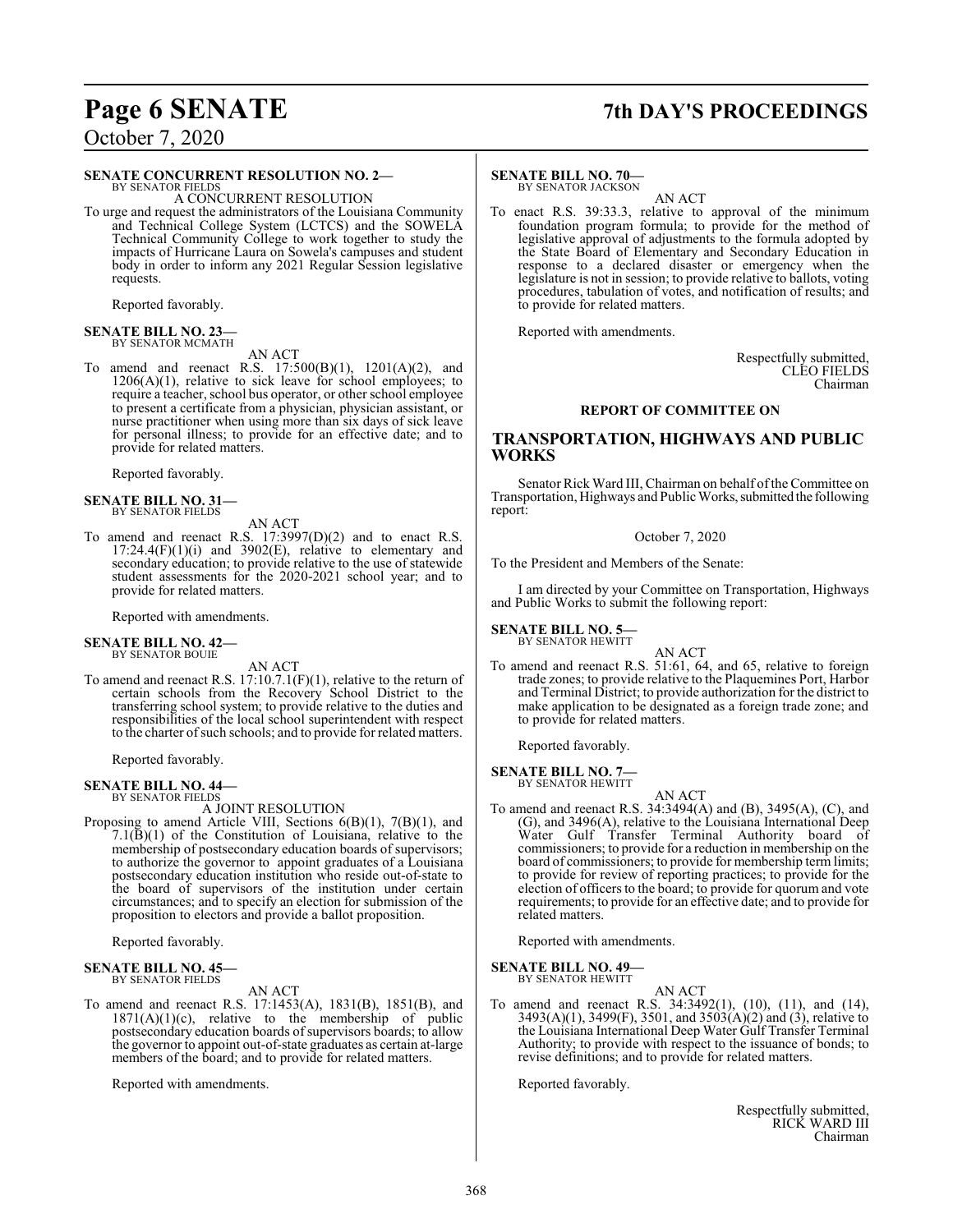# **7th DAY'S PROCEEDINGS Page 7 SENATE**

# October 7, 2020

#### **Senate Bills and Joint Resolutions on Second Reading Just Reported by Committees**

Senator Ward asked for and obtained a suspension of the rules to take up Senate Bills and Joint Resolutions just reported by Committees.

#### **SENATE BILL NO. 5—** BY SENATOR HEWITT

AN ACT

To amend and reenact R.S. 51:61, 64, and 65, relative to foreign trade zones; to provide relative to the Plaquemines Port, Harbor and Terminal District; to provide authorization for the district to make application to be designated as a foreign trade zone; and to provide for related matters.

Reported favorably by the Committee on Transportation, Highways and Public Works. The bill was read by title, ordered engrossed and passed to a third reading.

# **SENATE BILL NO. 7—**<br>BY SENATOR HEWITT

AN ACT

To amend and reenact R.S. 34:3494(A) and (B), 3495(A), (C), and (G), and 3496(A), relative to the Louisiana International Deep Water Gulf Transfer Terminal Authority board of commissioners; to provide for a reduction in membership on the board of commissioners; to provide for membership termlimits; to provide for review of reporting practices; to provide for the election of officers to the board; to provide for quorum and vote requirements; to provide for an effective date; and to provide for related matters.

Reported with amendments bythe Committee on Transportation, Highways and Public Works.

#### **SENATE COMMITTEE AMENDMENTS**

Amendments proposed by Senate Committee on Transportation, Highways and Public Works to Original Senate Bill No. 7 by Senator **Hewitt** 

#### AMENDMENT NO. 1

On page 2, delete lines 17 through 20 and insert:

 $(\overline{7})$  (e) One member shall be selected from a list of three nominees submitted by the president of the Louisiana State Senate. **The term of the appointment shall run concurrent with the president's term in office.**

(8) **(f)** One member shall be selected from a list of three nominees submitted by the speaker of the Louisiana House of Representatives. **The term of the appointment shall run concurrent with the speaker's term in office.**"

#### AMENDMENT NO. 2

On page 2, delete lines 27 through 29 and on page 3, delete lines 1 through 5

#### AMENDMENT NO. 3

On page 3, line 13, at the end of line 13, change "two" to "two" and on page 3, line 14, at the beginning of line 14, delete "**three**"

#### AMENDMENT NO. 4

On page 4, line 4, at the end of line 4, change "board" to "board" and on page 4, line 5, delete "**members present constituting a quorum of the board**"

#### AMENDMENT NO. 5

On page 4, line 11, at the end of line 11, delete the period "." and insert "**not later than February 1 of each year. The report shall include a summary of the authority's progress since its inception, the board's plans in the coming year to advance the authority's development program, and a financial report.**"

#### AMENDMENT NO. 6

On page 4, delete line 15, and insert:

"Section 3. This Act shall become effective upon signature by the governor or, if not signed by the governor, upon expiration of the time for bills to become law without signature by the governor, as provided by Article III, Section 18 of the Constitution of Louisiana. If vetoed by the governor and subsequently approved by the legislature, this Act shall become effective on the day following such approval."

On motion of Senator Ward, the committee amendment was adopted. The amended bill was read by title, ordered engrossed and passed to a third reading.

#### **SENATE BILL NO. 23—**

BY SENATOR MCMATH

AN ACT To amend and reenact R.S. 17:500(B)(1), 1201(A)(2), and  $1206(A)(1)$ , relative to sick leave for school employees; to require a teacher, school bus operator, or other school employee to present a certificate from a physician, physician assistant, or nurse practitioner when using more than six days of sick leave for personal illness; to provide for an effective date; and to provide for related matters.

Reported favorably by the Committee on Education. The bill was read by title, ordered engrossed and passed to a third reading.

# **SENATE BILL NO. 31—** BY SENATOR FIELDS

AN ACT

To amend and reenact R.S. 17:3997(D)(2) and to enact R.S.  $17:24.4(F)(1)(i)$  and  $3902(E)$ , relative to elementary and secondary education; to provide relative to the use of statewide student assessments for the 2020-2021 school year; and to provide for related matters.

Reported with amendments by the Committee on Education.

#### **SENATE COMMITTEE AMENDMENTS**

Amendments proposed by Senate Committee on Education to Original Senate Bill No. 31 by Senator Fields

#### AMENDMENT NO. 1

On page 1, line 17, change "**performance,**" to "**performance or**"

#### AMENDMENT NO. 2

On page 2, line 1, after "**students**", insert a period "**.**", delete the remainder of the line, and delete line 2

#### AMENDMENT NO. 3

On page 2, line 7, change "**student growth**" to "**value-added**"

#### AMENDMENT NO. 4

On page 2, line 26, change "**student growth**" to "**value-added**"

On motion of Senator Fields, the committee amendment was adopted. The amended bill was read by title, ordered engrossed and passed to a third reading.

#### **SENATE BILL NO. 41—** BY SENATOR JOHNS

AN ACT

To enact R.S. 40:1664.8(I), relative to the state fire marshal; to provide for the provisional licensure of certain applicants; to provide for terms, conditions, and procedures; and to provide for related matters.

Reported with amendments by the Committee on Commerce, Consumer Protection, and International Affairs.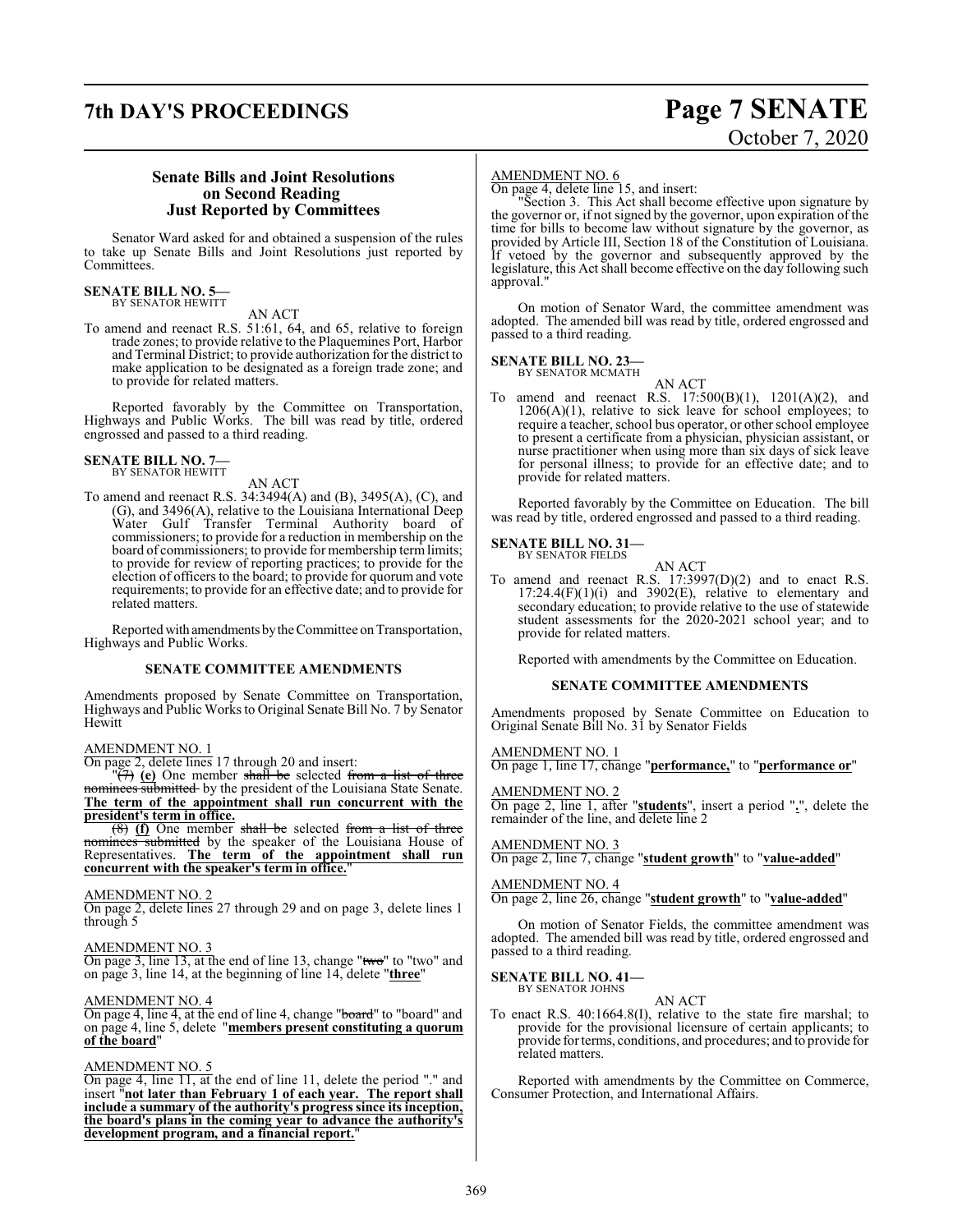# **Page 8 SENATE 7th DAY'S PROCEEDINGS**

#### **SENATE COMMITTEE AMENDMENTS**

Amendments proposed by Senate Committee on Commerce, Consumer Protection and International Affairs to Original Senate Bill No. 41 by Senator Johns

#### AMENDMENT NO. 1

On page 1, line 3, after "applicants;" insert "to provide for the revocation of a provisional license;"

AMENDMENT NO. 2 On page 1, line 9, change "**I.**" to "**I.(1)**"

#### AMENDMENT NO. 3

On page 1, after line 17 insert:

"**(2) The fire marshal shall revoke the provisional license issued pursuant to Subparagraph (1) of this Paragraph if the applicant fails to pass the criminal background check or is in violation of R.S. 14:133.**"

On motion of Senator Johns, the committee amendment was adopted. The amended bill was read by title, ordered engrossed and passed to a third reading.

**SENATE BILL NO. 42—**<br>BY SENATORS BOUIE, CARTER AND HARRIS AND<br>REPRESENTATIVES GARY CARTER, DUPLESSIS, HUGHES, LANDRY,<br>NEWELL AND WILLARD

AN ACT

To amend and reenact R.S. 17:10.7.1(F)(1), relative to the return of certain schools from the Recovery School District to the transferring school system; to provide relative to the duties and responsibilities of the local school superintendent with respect to the charter of such schools; and to provide for related matters.

Reported favorably by the Committee on Education. The bill was read by title, ordered engrossed and passed to a third reading.

#### **SENATE BILL NO. 44—** BY SENATOR FIELDS

A JOINT RESOLUTION

Proposing to amend Article VIII, Sections 6(B)(1), 7(B)(1), and 7.1( $\bar{B}$ )(1) of the Constitution of Louisiana, relative to the membership of postsecondary education boards of supervisors; to authorize the governor to appoint graduates of a Louisiana postsecondary education institution who reside out-of-state to the board of supervisors of the institution under certain circumstances; and to specify an election for submission of the proposition to electors and provide a ballot proposition.

Reported favorably by the Committee on Education. The bill was read by title, ordered engrossed and passed to a third reading.

#### **SENATE BILL NO. 45—** BY SENATOR FIELDS

AN ACT

To amend and reenact R.S. 17:1453(A), 1831(B), 1851(B), and  $1871(A)(1)(c)$ , relative to the membership of public postsecondary education boards of supervisors boards; to allow the governor to appoint out-of-state graduates as certain at-large members of the board; and to provide for related matters.

Reported with amendments by the Committee on Education.

#### **SENATE COMMITTEE AMENDMENTS**

Amendments proposed by Senate Committee on Education to Original Senate Bill No. 45 by Senator Fields

#### AMENDMENT NO. 1

On page 1, delete lines 4 and 5, and insert the following: "authorize the governor to appoint persons from out-of-state as at-large members of the boards; and to provide for related matters."

#### AMENDMENT NO. 2

On page 3, between lines 11 and 12, insert the following: "Section 2. This Act shall be known as the "Lod Cook Act".

#### AMENDMENT NO. 3

On page 3, at the beginning of line 12, change "Section 2." to "Section 3."

#### AMENDMENT NO. 4

On page 3, line 14, change "Senate Bill No. " to "Senate Bill No. 44"

On motion of Senator Fields, the committee amendment was adopted. The amended bill was read by title, ordered engrossed and passed to a third reading.

# **SENATE BILL NO. 49—**<br>BY SENATOR HEWITT

AN ACT

To amend and reenact R.S. 34:3492(1), (10), (11), and (14), 3493(A)(1), 3499(F), 3501, and 3503(A)(2) and (3), relative to the Louisiana International Deep Water Gulf Transfer Terminal Authority; to provide with respect to the issuance of bonds; to revise definitions; and to provide for related matters.

Reported favorably by the Committee on Transportation, Highways and Public Works. The bill was read by title, ordered engrossed and passed to a third reading.

#### **SENATE BILL NO. 61—**

BY SENATORS MIZELL, ABRAHAM, CARTER, CONNICK, FIELDS, JOHNS AND MORRIS

AN ACT To enact R.S. 36:4(CC), R.S. 49:968(B)(21)(d), and Chapter 12 of Title 51 of the Louisiana Revised Statutes of 1950, to be comprised of R.S. 51:1361 through 1364, relative to the office of broadband and connectivity; to place the office within the executive branch; to provide definitions; to provide for the appointment and termination of an executive director; to require reporting; to provide for functions, powers, and duties; to

establish contract authority; and to provide for related matters.

Reported with amendments by the Committee on Commerce, Consumer Protection, and International Affairs.

#### **SENATE COMMITTEE AMENDMENTS**

Amendments proposed by Senate Committee on Commerce, Consumer Protection and International Affairs to Original Senate Bill No. 61 by Senator Mizell

#### AMENDMENT NO. 1

On page 2, line 29, after "**executive director**" delete the remainder of the line and on page 3, delete lines 1 and 2 and insert "**and shall provide written notice of the termination to the nominating committee. If the executive director is terminated for gross negligence or willful misconduct, the governor shall not be required to provide written notice of the termination to the nominating committee.**"

#### AMENDMENT NO. 2

On page 4, between lines 4 and 5 insert:

"**(2) To promote and encourage broadband adoption for households that have not accessed services.**

**(3) To study and identify barriers to adoption for households that have not adopted broadband services.**"

#### AMENDMENT NO. 3

On page 4, line 5, change "**(2)**" to "**(4)**"

#### AMENDMENT NO. 4

On page 4, line 8, change "**(3)**" to "**(5)**"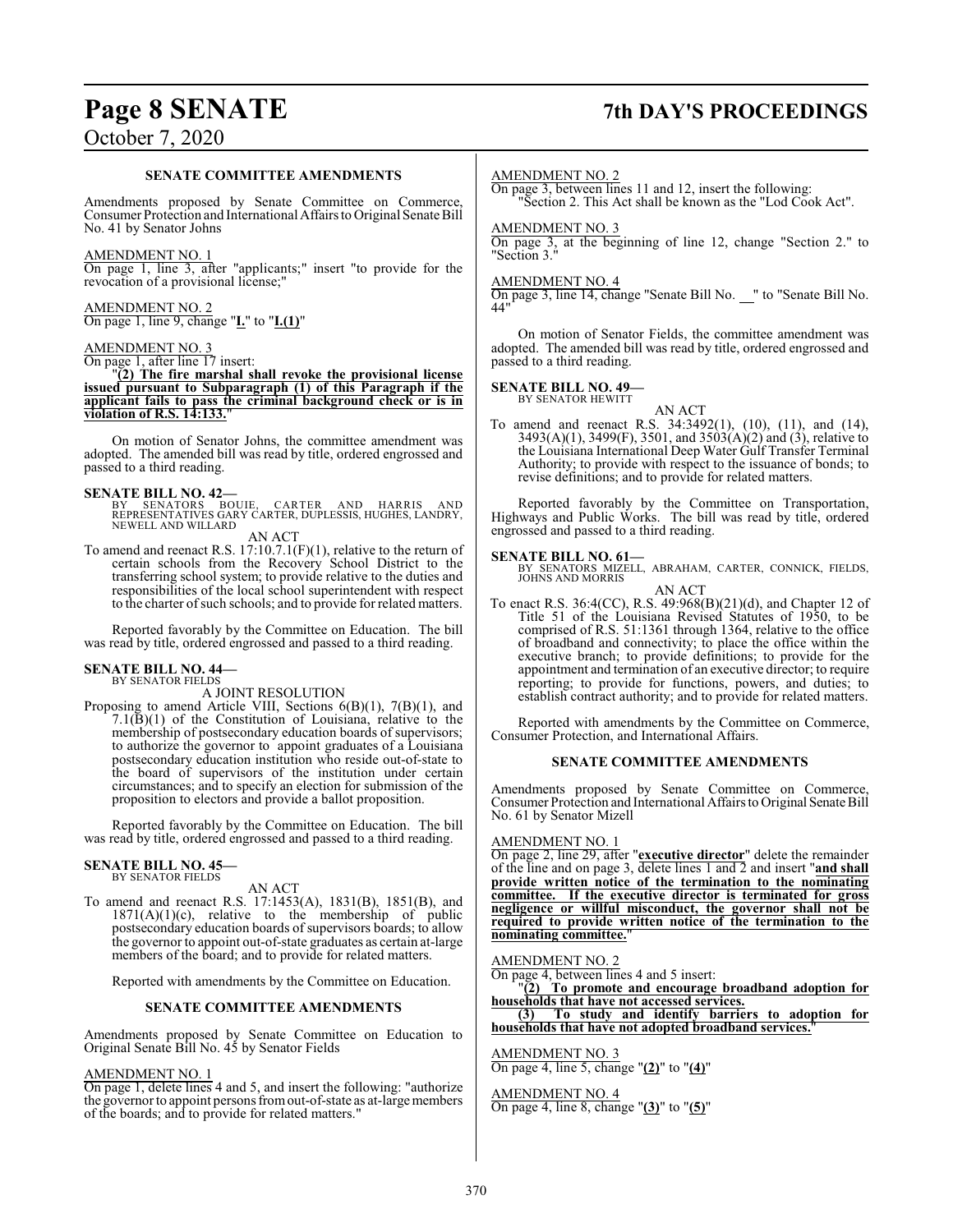# **7th DAY'S PROCEEDINGS Page 9 SENATE**

AMENDMENT NO. 5 On page 4, line 11, change "**(4)**" to "**(6)**"

AMENDMENT NO. 6 On page 4, line 17, change "**(5)**" to "**(7)**"

AMENDMENT NO. 7 On page 4, line 24, change "**(6)**" to "**(8)**"

AMENDMENT NO. 8 On page 4, line 27, change "**(7)**" to "**(9)**"

AMENDMENT NO. 9 On page 5, line 1, change "**(8)**" to "**(10)**"

AMENDMENT NO. 10 On page 5, line 4, change "**(9)**" to "**(11)**"

AMENDMENT NO. 11 On page 5, line 6, change "**(10)**" to "**(12)**"

AMENDMENT NO. 12 On page 5, line 10, change "**(11)**" to "**(13)**"

On motion of Senator Johns, the committee amendment was adopted. The amended bill was read by title, ordered engrossed and recommitted to the Committee on Finance.

#### **SENATE BILL NO. 67—** BY SENATOR REESE

AN ACT

To enact R.S.  $51:1787(B)(5)(f)$  and  $2455(I)$ , relative to economic development incentives; to provide for an extension for job creation requirements for enterprise zone incentives; to provide for an extension for the rebate filing period for quality jobs incentive rebates; to provide for notification requirements; to provide for effectiveness; and to provide for related matters.

Reported with amendments by the Committee on Commerce, Consumer Protection, and International Affairs.

#### **SENATE COMMITTEE AMENDMENTS**

Amendments proposed by Senate Committee on Commerce, Consumer Protection and International Affairs to Original Senate Bill No. 67 by Senator Reese

AMENDMENT NO. 1 On page 2, line 5, after "**date**" and before the period "**.**" insert "**, but not later than December 31, 2021**"

AMENDMENT NO. 2 On page 2, line 11, after "**to extend the**" insert "**third annual**"

AMENDMENT NO. 3 On page 2, line 14, after "**date**" and before the period "**.**" insert "**, but not later than December 31, 2021**"

#### AMENDMENT NO. 4

On page 2, delete line 17 and insert "Proclamations or Hurricane Laura, who notify the department of their preference in writing to request a filing extension for an additional twelve months prior to the original due date, but not later than December 31, 2021.

On motion of Senator Johns, the committee amendment was adopted. The amended bill was read by title, ordered engrossed and passed to a third reading.

# **SENATE BILL NO. 69—** BY SENATOR JOHNS

AN ACT

To enact Chapter 14 of Title 45 of the Louisiana Revised Statutes of 1950, to be comprised ofR.S. 45:1611 through 1613, relative to cable service providers and video service providers; to provide relative to an emergency service plan; to provide for submission

# October 7, 2020

of the plan to the legislature and certain executive branch agencies; to provide for civil fines; to provide for certain terms, conditions, and procedures; and to provide for related matters.

Reported favorably by the Committee on Commerce, Consumer Protection, and International Affairs. The bill was read by title, ordered engrossed and passed to a third reading.

**SENATE BILL NO. 70—** BY SENATOR JACKSON

#### AN ACT

To enact R.S. 39:33.3, relative to approval of the minimum foundation program formula; to provide for the method of legislative approval of adjustments to the formula adopted by the State Board of Elementary and Secondary Education in response to a declared disaster or emergency when the legislature is not in session; to provide relative to ballots, voting procedures, tabulation of votes, and notification of results; and to provide for related matters.

Reported with amendments by the Committee on Education.

#### **SENATE COMMITTEE AMENDMENTS**

Amendments proposed by Senate Committee on Education to Original Senate Bill No. 70 by Senator Jackson

#### AMENDMENT NO. 1

On page 1, line 16, between "**emergency,**" and "**the board**" insert "**and the legislature is not in session,**"

#### AMENDMENT NO. 2

On page 2, delete line 1, and insert "**Legislative Committee on the Budget to discuss and receive public comment on the proposed formula adjustments during a public meeting, but shall take no vote on the matter.**

On motion of Senator Fields, the committee amendment was adopted. The amended bill was read by title, ordered engrossed and passed to a third reading.

#### **Reconsideration**

The vote by which Senate Bill No. 40 failed to pass on Tuesday, October 6, 2020, was reconsidered.

# **SENATE BILL NO. 40—**<br>BY SENATOR HEWITT

A JOINT RESOLUTION

Proposing to amend Article XII, Section 11 of the Constitution of Louisiana, relative to continuity of government during periods of emergency; to provide relative to sessions, meetings, and proceedings of the legislature and legislative bodies; to provide relative to member participation and voting; to provide certain procedures, terms, conditions, and requirements; and to specify an election for submission of the proposition to electors and provide a ballot proposition.

On motion of Senator Hewitt, the bill was read by title and returned to the Calendar, subject to call.

#### **Senate Concurrent Resolutions on Second Reading Reported by Committees**

#### **SENATE CONCURRENT RESOLUTION NO. 10—** BY SENATOR FOIL

A CONCURRENT RESOLUTION To urge and request the Louisiana State Law Institute to study certain matters pertaining to the Louisiana Trust Code.

Reported with amendments by the Committee on Judiciary A.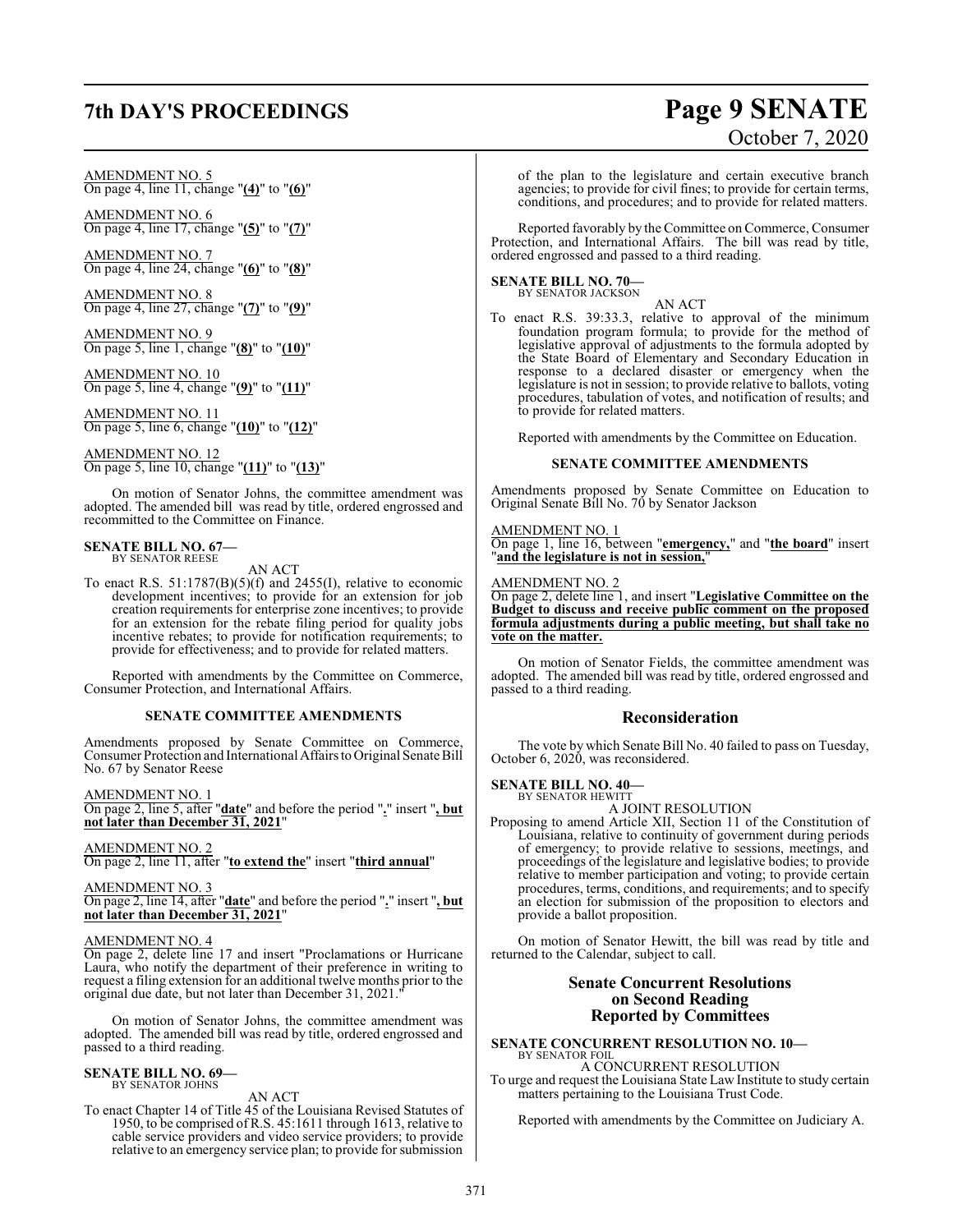#### **SENATE COMMITTEE AMENDMENTS**

Amendments proposed by Senate Committee on Judiciary A to Original Senate Concurrent Resolution No. 10 by Senator Foil

AMENDMENT NO. 1 On page 1, line 16, delete "or pooled"

AMENDMENT NO. 2 On page 1, line 17, after "requirements" insert, ", or pooled trustees operating under nonprofit status"

On motion of Senator Peacock, the committee amendment was adopted.

### **Floor Amendments**

Senator Foil proposed the following amendments.

#### **SENATE FLOOR AMENDMENTS**

Amendments proposed by Senator Foil to Original Senate Concurrent Resolution No. 10 by Senator Foil

AMENDMENT NO. 1 On page 1, at the end of line 14, insert "blocked account,"

On motion of Senator Foil, the amendments were adopted.

The resolution was read by title. Senator Foil moved to adopt the amended Senate Concurrent Resolution.

## **ROLL CALL**

The roll was called with the following result:

#### YEAS

| Mr. President | Fields        | Mills, R. |
|---------------|---------------|-----------|
| Abraham       | Foil          | Mizell    |
| Barrow        | Harris        | Morris    |
| Bernard       | Henry         | Peacock   |
| Boudreaux     | Hewitt        | Pope      |
| Bouie         | Jackson       | Price     |
| Carter        | Johns         | Reese     |
| Cathey        | Luneau        | Smith     |
| Cloud         | McMath        | Ward      |
| Connick       | Milligan      | White     |
| Fesi          | Mills, F.     | Womack    |
| Total - 33    |               |           |
|               | <b>NAYS</b>   |           |
| Total - 0     |               |           |
|               | <b>ABSENT</b> |           |
| Allain        | Lambert       | Talbot    |
| Hensgens      | Peterson      | Tarver    |

Hensgens Total - 6 The Chair declared the Senate had adopted the amended Senate Concurrent Resolution and ordered it engrossed and sent to the

# House. **Senate Bills and Joint Resolutions on**

## **Third Reading and Final Passage**

**SENATE BILL NO. 18—** BY SENATOR CATHEY

#### AN ACT

To enact R.S. 26:71(A)(8) and 271(A)(7), relative to the Alcoholic Beverage Control Law; to provide for certain permit fee payments; to provide for certain malt beverages or beverages of low alcoholic content permit fee payments; to provide for permit

# **Page 10 SENATE 7th DAY'S PROCEEDINGS**

fee credits and refunds under certain exceptions related to COVID-19; and to provide for related matters.

#### **Floor Amendments**

Senator Fred Mills sent up floor amendments.

#### **SENATE FLOOR AMENDMENTS**

Amendments proposed by Senator Fred Mills on behalf of the Legislative Bureau to Engrossed Senate Bill No. 18 by Senator Cathey

AMENDMENT NO. 1 On page 2, line 1, following "**exceptions**" insert "**:**"

AMENDMENT NO. 2 On page 2, line 5, following "**for**" and before "**number**" insert "**the**"

AMENDMENT NO. 3 On page 2, line 15, following "**for**" insert "**the**"

AMENDMENT NO. 4 On page 3, line 2, following "**exceptions**" insert "**:**"

AMENDMENT NO. 5 On page 3, line 6, following "**for**" and before "**number**" insert "**the**"

AMENDMENT NO. 6 On page 3, line 16, following "**for**" insert "**the**"

On motion of Senator Fred Mills, the amendments were adopted.

The bill was read by title. Senator Cathey moved the final passage of the amended bill.

### **ROLL CALL**

The roll was called with the following result:

|                                                                                                                                   | <b>YEAS</b>                                                                                                                 |                                                                                                        |
|-----------------------------------------------------------------------------------------------------------------------------------|-----------------------------------------------------------------------------------------------------------------------------|--------------------------------------------------------------------------------------------------------|
| Mr. President<br>Abraham<br>Barrow<br>Bernard<br>Boudreaux<br>Bouie<br>Carter<br>Cathey<br>Cloud<br>Connick<br>Fesi<br>Total - 33 | Fields<br>Foil<br>Harris<br>Henry<br>Hewitt<br>Jackson<br>Johns<br>Luneau<br>McMath<br>Milligan<br>Mills, F.<br><b>NAYS</b> | Mills, R.<br>Mizell<br>Morris<br>Peacock<br>Pope<br>Price<br>Reese<br>Smith<br>Ward<br>White<br>Womack |
| Total - 0                                                                                                                         | ABSENT                                                                                                                      |                                                                                                        |
| Allain<br>Hensgens                                                                                                                | Lambert<br>Peterson                                                                                                         | Talbot<br>Tarver                                                                                       |

The Chair declared the amended bill was passed, ordered reengrossed and sent to the House. Senator Cathey moved to reconsider the vote by which the bill was passed and laid the motion on the table.

Total - 6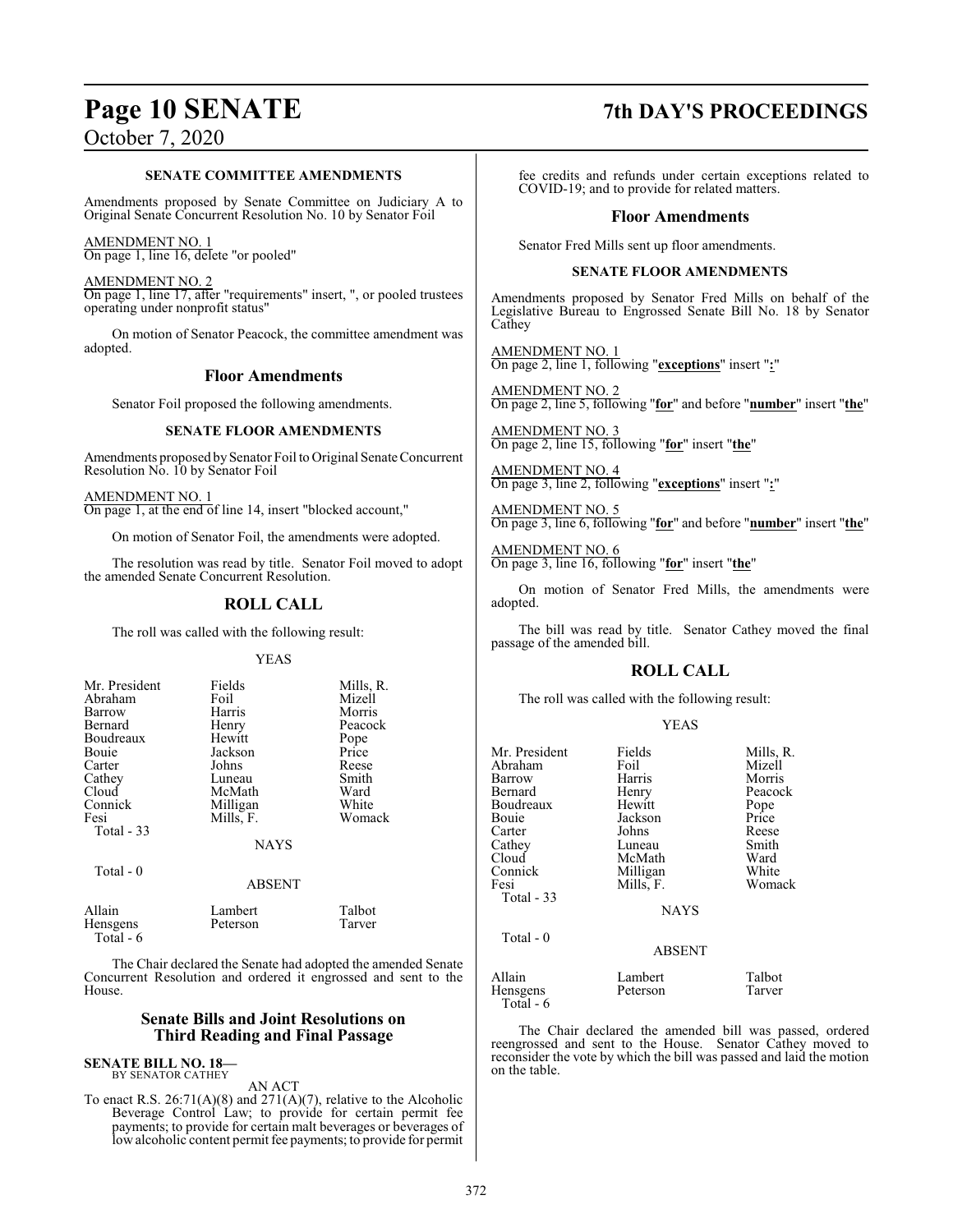#### **SENATE BILL NO. 25—** BY SENATOR ALLAIN

AN ACT

To amend and reenact R.S. 30:86(C) and the introductory paragraph of R.S. 30:86(E), and to enact R.S. 30:86(D)(9) and (E)(7), relative to the Louisiana Oilfield Site Restoration Law; to provide for the deposit of monies from the Louisiana Main Street Recovery Fund; to provide for the uses and sources of the Oilfield Site Restoration Fund; and to provide for related matters.

On motion of Senator Peacock, the bill was read by title and returned to the Calendar, subject to call.

#### **SENATE BILL NO. 37—** BY SENATOR WHITE

AN ACT

To enact R.S. 48:58, relative to the duties of the secretary of the Department of Transportation and Development; to provide that the secretary shall begin construction immediately and expeditiously after funding is made available for a project in the capital outlay act; to provide relative to public statements and notices of delay in construction; to provide for an effective date; and to provide for related matters.

The bill was read by title. Senator White moved the final passage of the bill.

#### **ROLL CALL**

The roll was called with the following result:

#### YEAS

| Mr. President<br>Abraham<br>Barrow<br>Bernard<br>Boudreaux<br>Bouie<br>Carter<br>Cathey<br>Cloud<br>Connick<br>Fesi<br><b>Total - 33</b> | Fields<br>Foil<br>Harris<br>Henry<br>Hewitt<br>Jackson<br>Johns<br>Luneau<br>McMath<br>Milligan<br>Mills, F. | Mills, R.<br>Mizell<br>Morris<br>Peacock<br>Pope<br>Price<br>Reese<br>Smith<br>Ward<br>White<br>Womack |
|------------------------------------------------------------------------------------------------------------------------------------------|--------------------------------------------------------------------------------------------------------------|--------------------------------------------------------------------------------------------------------|
|                                                                                                                                          | <b>NAYS</b>                                                                                                  |                                                                                                        |
| Total $-0$                                                                                                                               | <b>ABSENT</b>                                                                                                |                                                                                                        |
| Allain<br><b>Hensgens</b><br>Total - 6                                                                                                   | Lambert<br>Peterson                                                                                          | Talbot<br>Tarver                                                                                       |

The Chair declared the bill was passed and ordered it sent to the House. Senator White moved to reconsider the vote by which the bill was passed and laid the motion on the table.

#### **House Concurrent Resolutions on Second Reading Reported by Committees**

# **HOUSE CONCURRENT RESOLUTION NO. 9—** BY REPRESENTATIVE SCHEXNAYDER A CONCURRENT RESOLUTION

To suspend until thirty days after final adjournment of the 2020 Second Extraordinary Session of the Legislature of Louisiana the authority of the governor to declare or renew a state of emergency or public health emergency which addresses or is related to the COVID-19 pandemic pursuant to R.S. 29:724(A) and (B)(1), 766(A) and (B), and 768(A).

# **7th DAY'S PROCEEDINGS Page 11 SENATE** October 7, 2020

Reported favorably by the Committee on Judiciary B. The concurrent resolution was read by title and referred to the Legislative Bureau.

## **Rules Suspended**

Senator Price asked for and obtained a suspension of the rules to revert to the Morning Hour.

#### **Introduction of Senate Bills and Joint Resolutions**

Senator McMath asked for and obtained a suspension of the rules to introduce and read Senate Bills and Joint Resolutions a first and second time and refer them to committee.

#### **SENATE BILL NO. 76—**

BY SENATOR LUNEAU AN ACT

To amend and reenact R.S.  $47:111(A)(10)$  and  $(E)$ , 113, and  $114(F)(2)$  and (3) and to enact R.S.  $47:111(F)$ , 113.1, and  $114(F)(4)$ , relative to misclassification of employees; liability imposed on employers who fail to withhold amounts as required by R.S. 47:111 due to misclassification of employees; to increase the penalties for failing to file required reports; to provide penalties for the misclassification of employees; to provide for definitions; to provide for effectiveness; and to provide for related matters.

The bill was read by title and referred by the President to the Committee on Revenue and Fiscal Affairs.

#### **Reports of Committees**

The following reports of committees were received and read:

#### **REPORT OF COMMITTEE ON**

#### **INSURANCE**

Senator Kirk Talbot, Chairman on behalf of the Committee on Insurance, submitted the following report:

#### October 7, 2020

To the President and Members of the Senate:

I am directed by your Committee on Insurance to submit the following report:

#### **SENATE BILL NO. 56—** BY SENATOR TALBOT

AN ACT

To amend and reenact R.S. 22:242(7) and 243(F), relative to licensing requirements for health maintenance organizations; to provide for the organization of a health maintenance organization as either a business or nonprofit corporation; to provide with respect to nonprofit corporation law; to provide for an effective date; and to provide for related matters.

Reported with amendments.

Respectfully submitted, KIRK TALBOT Chairman

#### **Senate Bills and Joint Resolutions on Second Reading Just Reported by Committees**

Senator Bernard asked for and obtained a suspension ofthe rules to take up Senate Bills and Joint Resolutions just reported by Committees.